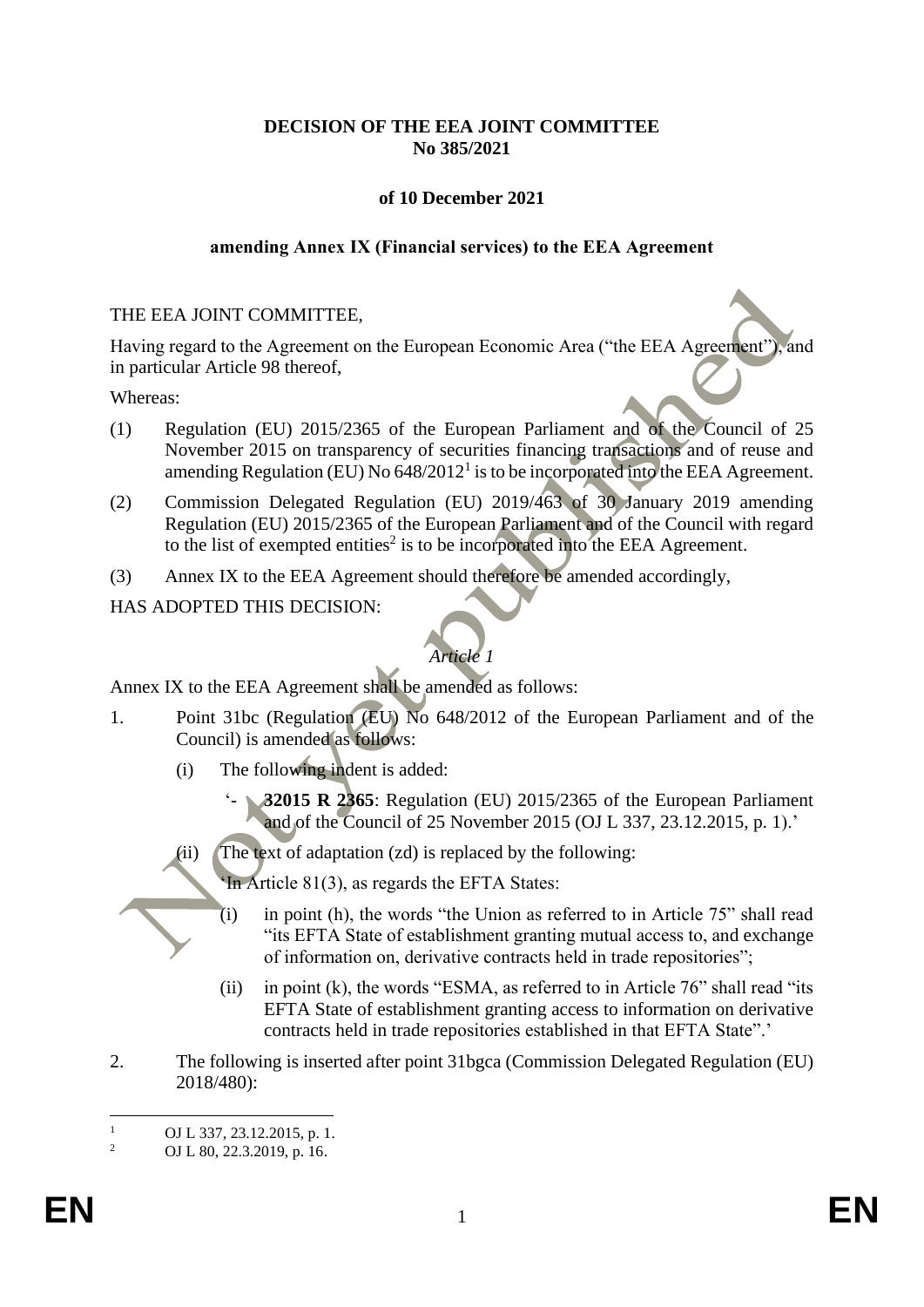- '31bh. **32015 R 2365**: Regulation (EU) 2015/2365 of the European Parliament and of the Council of 25 November 2015 on transparency of securities financing transactions and of reuse and amending Regulation (EU) No 648/2012 (OJ L 337, 23.12.2015, p. 1), as amended by:
	- **32019 R 0463**: Commission Delegated Regulation (EU) 2019/463 of 30 January 2019 (OJ L 80, 22.3.2019, p. 16).

The provisions of the Regulation shall, for the purposes of this Agreement, be read with the following adaptations:

- (a) Notwithstanding the provisions of Protocol 1 to this Agreement, and unless otherwise provided for in this Agreement, the terms Member State(s) and competent authorities shall be understood to include, in addition to their meaning in the Regulation, the EFTA States and their competent authorities, respectively.
- (b) References to the powers of the European Securities and Markets Authority (ESMA) under Regulation (EU) No 648/2012 of the European Parliament and of the Council in the Regulation shall be understood as referring, in the cases provided for in and in accordance with this Agreement, to the powers of the EFTA Surveillance Authority as regards the EFTA States.
- (c) Unless otherwise provided for in this Agreement, ESMA and the EFTA Surveillance Authority shall cooperate, exchange information and consult each other for the purposes of the Regulation, in particular prior to taking any action.
- (d) Decisions, interim decisions, notifications, simple requests, revocations of decisions and other measures of the EFTA Surveillance Authority under Articles 5(6), 7(1) and 10 shall, without undue delay, be adopted on the basis of drafts prepared by ESMA at its own initiative or at the request of the EFTA Surveillance Authority.
- (e) References to members of the ESCB shall be understood to include, in addition to their meaning in the Regulation, the national central banks of the EFTA States.

In Article 5:

- (i) in paragraph 1, the words "or, in the case of a trade repository established in an EFTA State, with the EFTA Surveillance Authority" shall be inserted after the word "ESMA";
- (ii) in paragraph 5, the words "or, in the case of a trade repository established in an EFTA State, to the EFTA Surveillance Authority" shall be inserted after the word "ESMA";
- (iii) in paragraph 6, the words "or the EFTA Surveillance Authority, as the case may be," shall be inserted after the word "ESMA".
- (g) In Article 6, the words "or the EFTA Surveillance Authority, as the case may be," shall be inserted after the word "ESMA".
- (h) In Article 7, the words "or the EFTA Surveillance Authority, as the case may be," shall be inserted after the word "ESMA".

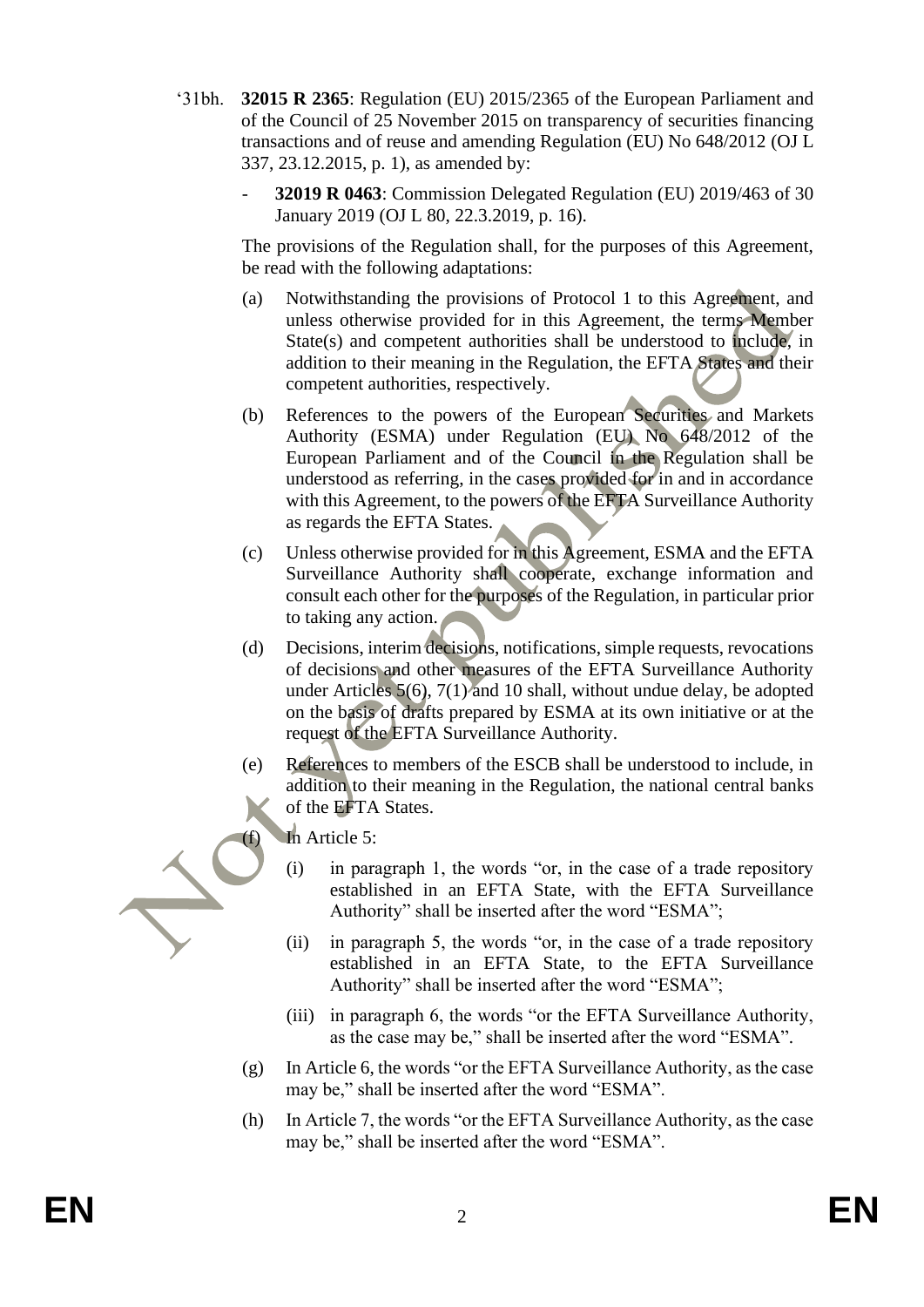- (i) In Article 8:
	- (i) in paragraph 1, the words "or the EFTA Surveillance Authority, as the case may be," shall be inserted after the words "ESMA";
	- (ii) paragraph 2 shall be replaced by the following:

"ESMA and the EFTA Surveillance Authority shall communicate to each other and to the Commission any decision taken in accordance with paragraph 1.".

- (j) In Article 9, the words "or the EFTA Surveillance Authority" shall be inserted after the word "ESMA".
- (k) In Article 10:
	- (i) in paragraph 1, the words "or, in the case of a trade repository established in an EFTA State, the EFTA Surveillance Authority" shall be inserted after the word "ESMA";
	- (ii) as regards the EFTA States, in paragraph 2, the word "ESMA" shall read "the EFTA Surveillance Authority";
	- (iii) in the second sentence of paragraph 3, the words "or, in the case of a trade repository established in an EFTA State, not to prepare a draft for the EFTA Surveillance Authority to that effect" shall be inserted after the word "concerned".
- (1) In Article 11(1), the following subparagraphs shall be added:

"As regards trade repositories established in an EFTA State, fees shall be charged by the EFTA Surveillance Authority on the same basis as fees charged to other trade repositories in accordance with this Regulation and with the delegated acts referred to in paragraph 2.

The amounts collected by the EFTA Surveillance Authority in accordance with this paragraph shall be passed on to ESMA without undue delay.".

(m) In Article 18, the words "the EFTA Surveillance Authority," shall be inserted after the words "EIOPA,".

(n) In Article 21(2), the words "and to the Standing Committee of the EFTA States" shall be inserted after the word "Council".

- (o) In Article 22, as regards the EFTA States:
	- (i) in paragraph 6, the words "before 13 January 2018" shall read "within two years of the entry into force of Decision of the EEA Joint Committee No 385/2021 of 10 December 2021";
	- (ii) in paragraph 7, the words "13 July 2017" shall read "six months after the date of entry into force of Decision of the EEA Joint Committee No 385/2021 of 10 December 2021".
- (p) In Article 26(5), in the third sentence, the words "and to the EFTA Surveillance Authority" shall be inserted after the words "only to competent authorities".

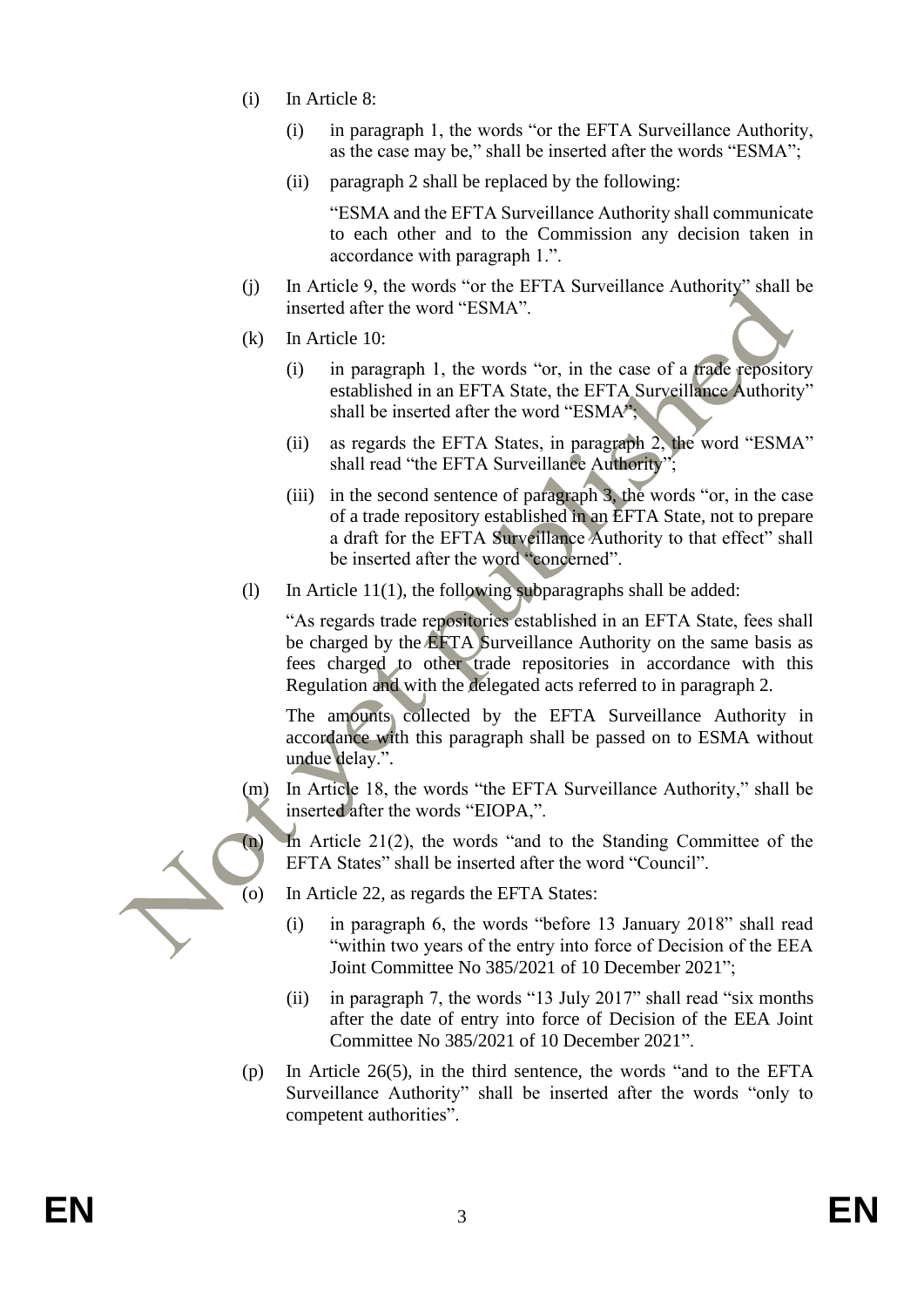(q) In Article 33, as regards the EFTA States, the second paragraph shall read as follows:

"This Regulation shall apply from the date of entry into force of Decision of the EEA Joint Committee No 385/2021 of 10 December 2021, with the exception of:

- (a) Article 4(1), which shall apply:
	- (i) 6 months after the date of entry into force of the Decision of the EEA Joint Committee containing Commission Delegated Regulation (EU) 2019/356 for financial counterparties referred to in points (3)(a) and (b) of Article 3 and third-country entities referred to in point (3)(i) of Article 3 which would require authorisation or registration in accordance with the legislation referred to in points  $(3)(a)$ and (b) of Article 3 if they were established in the EEA;
	- (ii) 12 months after the date of entry into force of the Decision of the EEA Joint Committee containing Commission Delegated Regulation (EU) 2019/356 for financial counterparties referred to in points (3)(g) and (h) of Article 3 and third-country entities referred to in point (3)(i) of Article 3 which would require authorisation or registration in accordance with the legislation referred to in points  $(3)(g)$  and (h) of Article 3 if they were established in the EEA;
	- (iii) 15 months after the date of entry into force of the Decision of the EEA Joint Committee containing Commission Delegated Regulation (EU) 2019/356 for financial counterparties referred to in points (3)(c) to (f) of Article 3 and third-country entities referred to point (3)(i) of Article 3 which would require authorisation or registration in accordance with the legislation referred to in points  $(3)(c)$ to (f) of Article 3 if they were established in the Union; and
	- 15 months after the date of entry into force of the Decision of the EEA Joint Committee containing Commission Delegated Regulation (EU) 2019/356 for non-financial counterparties;
- (b) Article 13, which shall apply from one year after the date of entry into force of Decision of the EEA Joint Committee No 385/2021 of 10 December 2021;
- (c) Article 14, which shall apply from 18 months after the date of entry into force of Decision of the EEA Joint Committee No 385/2021 of 10 December 2021 in the case of collective investment undertakings subject to Directive 2009/65/EC or Directive 2011/61/EU that are constituted before the date of entry into force of Decision of the EEA Joint Committee No 385/2021 of 10 December 2021;